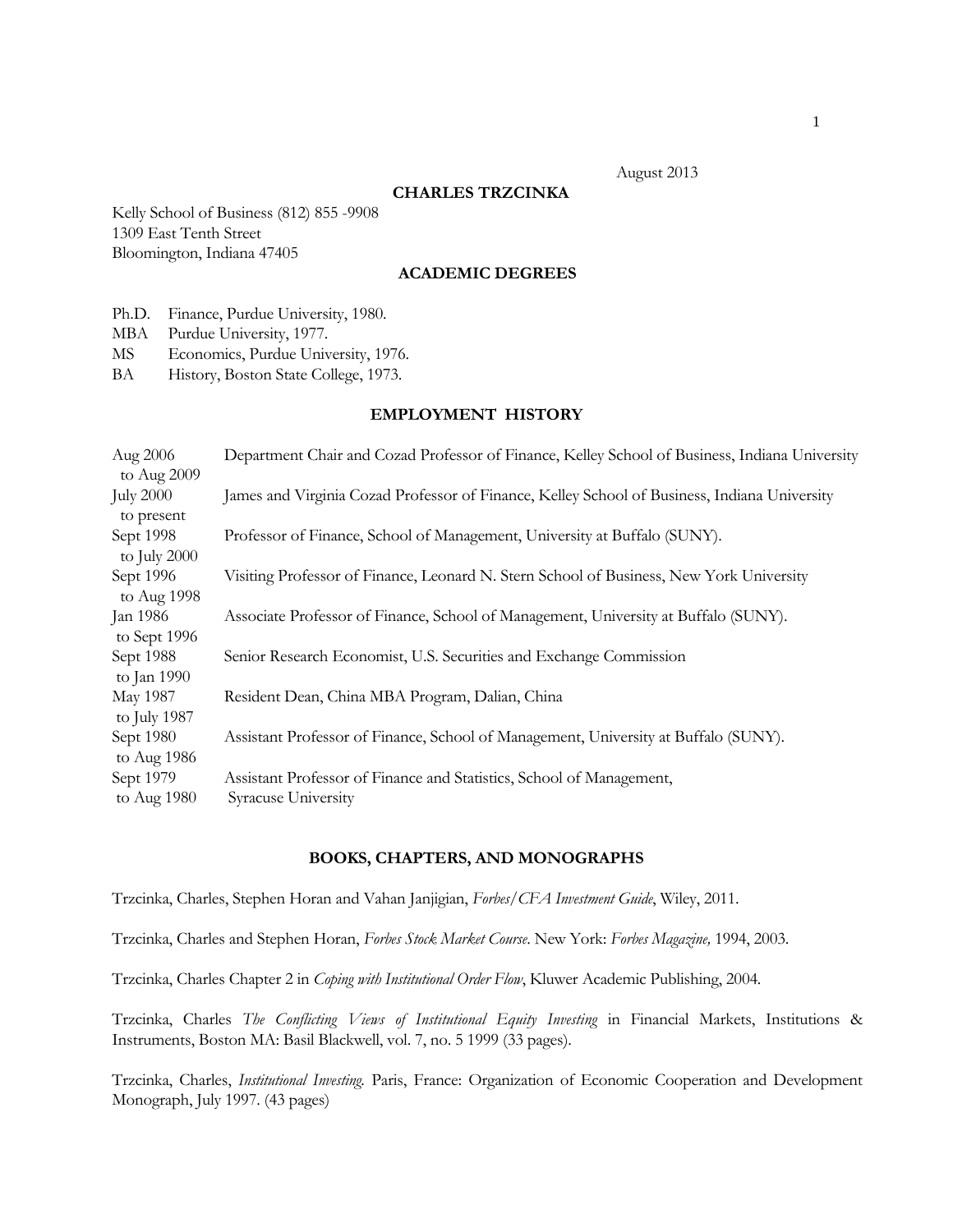Trzcinka, Charles "Analyzing the Performance of Equity Managers" pp. 166-171, "Is Equity Style Management Worth the Effort" pp. 300-313 in *Handbook of Equity Style Analysis*, Frank Fabozzi and T. Daniel Coggin, editors, second edition. New Hope Pennsylvania: Fabozzi Associates, 1997.

Shukla, Ravi and Charles Trzcinka, *Performance Measurement of Managed Portfolios.* Boston MA: Basil Blackwell Series in Finance and Economics, December 1992. (67 pages)

Trzcinka, Charles and Robert Zweig, *The Economic Impact of Rule 12b-1 on the Mutual Fund Industry.* New York: Salomon Brothers Center Monograph Series in Finance and Economics, September 1990. ( 71 pages) Monograph summarized by *New York Times, 8/5/90; USA Today 5/30/9; Money Magazine 4/90,5/90; Buffalo News 5/23/90, 7/2/90;*

## **REFEREED ARTICLES**

"Asset Management and Investment Banks.", Janis Berzins, Crocker Liu and Charles Trzcinka, *Journal of Financial Economics, forthcoming. (*winner of the 2013 award for Best Paper in Financial Institutions in the Midwest Finance Association Meetings in March 2013).

Ruslan Goyenko, Craig Holden and Charles Trzcinka, "Do Measures of Liquidity Measure Liquidity?" *Journal of Financial Economics,* May 2009. Winner second place Fama-DFA award for best 2009 paper in asset pricing.

Bidisha Chakrabarty and Charles Trzcinka, "[Momentum Strategies and Financial Databases: An Investigation of](http://papers.ssrn.com/sol3/papers.cfm?abstract_id=607782)  [Intraday Pattern in Price Momentum](http://papers.ssrn.com/sol3/papers.cfm?abstract_id=607782)" *Journal of Financial Research,* Winter 2006, pp. 441-462. (*Journal of Financial Research* 2006 Outstanding Article Award winner).

Angela Gore, Kevin Sachs and Charles Trzcinka, "Financial Disclosure and Bond Insurance" *Journal of Law and Economics,* April 2004*.*

Jerry Kallberg, Crocker Liu and Charles Trzcinka, "Mutual Fund of Reits: A Test of the Grossman-Stiglitz Hypothesis", *Journal of Financial and Quantitative Analysis,* September, 2000, pp.387-408.

T.D. Coggin and C.A. Trzcinka, "A Panel Study of U.S. Equity Pension Fund Manager Style Performance," *Journal of Investing*, Vol. 9 (Summer 2000), pp.6-12.

David Lesmond, Joseph Ogden and Charles Trzcinka, "A New Measure of Total Transactions Costs", *Review of Financial Studies,* Vol 12 (Winter 1999) no. 5, pp. 1113-1141.

Charles Trzcinka, and J.B. Chay, "Managerial Performance and the Cross-Sectional Pricing of Closed-End Funds ", *Journal of Financial Economics*, Vol. 52, No. 3, June 1999, pp 379-408.

Shukla, Ravi and Charles Trzcinka, "Persistent Performance in the Mutual Fund Market: Tests with Mutual Funds and Investment Advisers," *Review of Quantitative Finance and Accounting*, vol. 4, June 1994, pp. 115-135.

Gardner, John and Charles Trzcinka "All-Equity Firms and the Balancing Theory of Capital Structure" *Journal of Financial Research*, vol. 15, Spring 1992, no. 1, pp.77-90.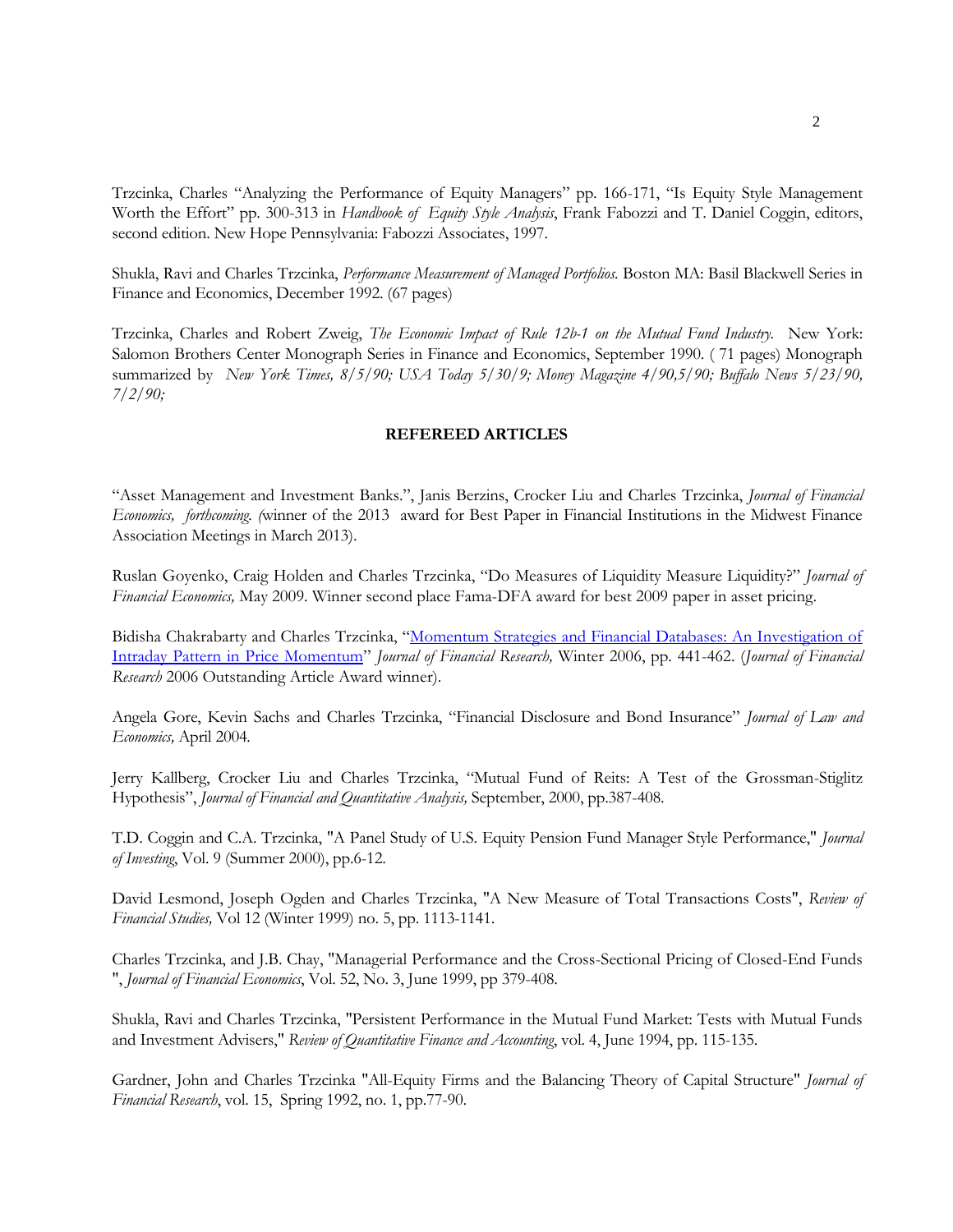Shukla, Ravi and Charles Trzcinka "What Explains Twenty-Year Average Returns?," *Journal of Portfolio Management*, vol. 17, no. 3, Spring 1991, pp. 15-22.

Brown, Lawrence D., Gordon Richardson and Charles Trzcinka "Strong-Form Efficiency on the Toronto Stock Exchange: An Examination of Analysts Price Forecasts," *Contemporary Accounting Research*, (lead article), vol. 7, no. 2, Spring 1991, pp. 323-346.

Ravi Shukla and Charles Trzcinka, "Sequential Tests of the Arbitrage Pricing Model: A Comparison of Factor Analysis and Principal Components," *Journal of Finance*, vol. 45, no. 5, December 1990, pp. 1541-1564.

Charles Trzcinka, "Risk, Segmentation and the Municipal Term Structure," *The Financial Review*, November 1986, pp. 501-526.

Charles Trzcinka, "On the Number of Factors in The Arbitrage Pricing Model," *Journal of Finance*, vol. 41, no. 2, June 1986, pp. 347-369.

David Kidwell and Charles Trzcinka, "The Impact of the New York City Fiscal Crisis on the Interest Cost of New Issue Municipal Bonds," *Journal of Financial and Quantitative Analysis*, vol. 18, no. 3, September 1983, pp. 381-399.

David Kidwell and Charles Trzcinka, "Municipal Bond Pricing and the New York City Fiscal Crisis," *Journal of Finance*, vol. 37. No. 5, December 1982, pp. 1239-1247.

Charles Trzcinka, "The Pricing of Tax-Exempt Bonds and the Miller Hypothesis," *Journal of Finance*, September 1982, vol. 37. No. 4, pp. 907-923.

Charles Trzcinka, "On Revising Ex-Ante Estimates of Portfolio Risk," *Engineering Economist*, Summer 1981, pp. 316- 323.

David Kidwell and Charles Trzcinka, "The Risk Structure of Interest Rates and the Penn-Central Crisis," *Journal of Finance*, vol. 34, no. 3, June 1979, pp. 751-761.

## **OTHER PUBLICATIONS**

Trzcinka, Charles "Why Can't Bloomington See the Value of I-69?" *Indianapolis Star¸* June 20, 2011.

Trzcinka, Charles and Jeffrey Fisher, "Reluctant Rescue" *Indianapolis Star¸* October 5, 2008.

Trzcinka, Charles, "Individual- Firm Style Loadings, Unrecorded Economic Assets and Systematic Risk" Discussion, *Journal of Accounting Auditing and Finance,* vol.13, no. 3, Summer, 1998.

Trzcinka, Charles, Comment on **"**Equity Style Analysis", *Journal of Portfolio Management,* vol. 21 no. 3, Spring 1995, pp. 44-47.

Charles Trzcinka, "The Mutual Fund Ripoff", *Wall Street Journal*, March 5, 1992 (op-ed page)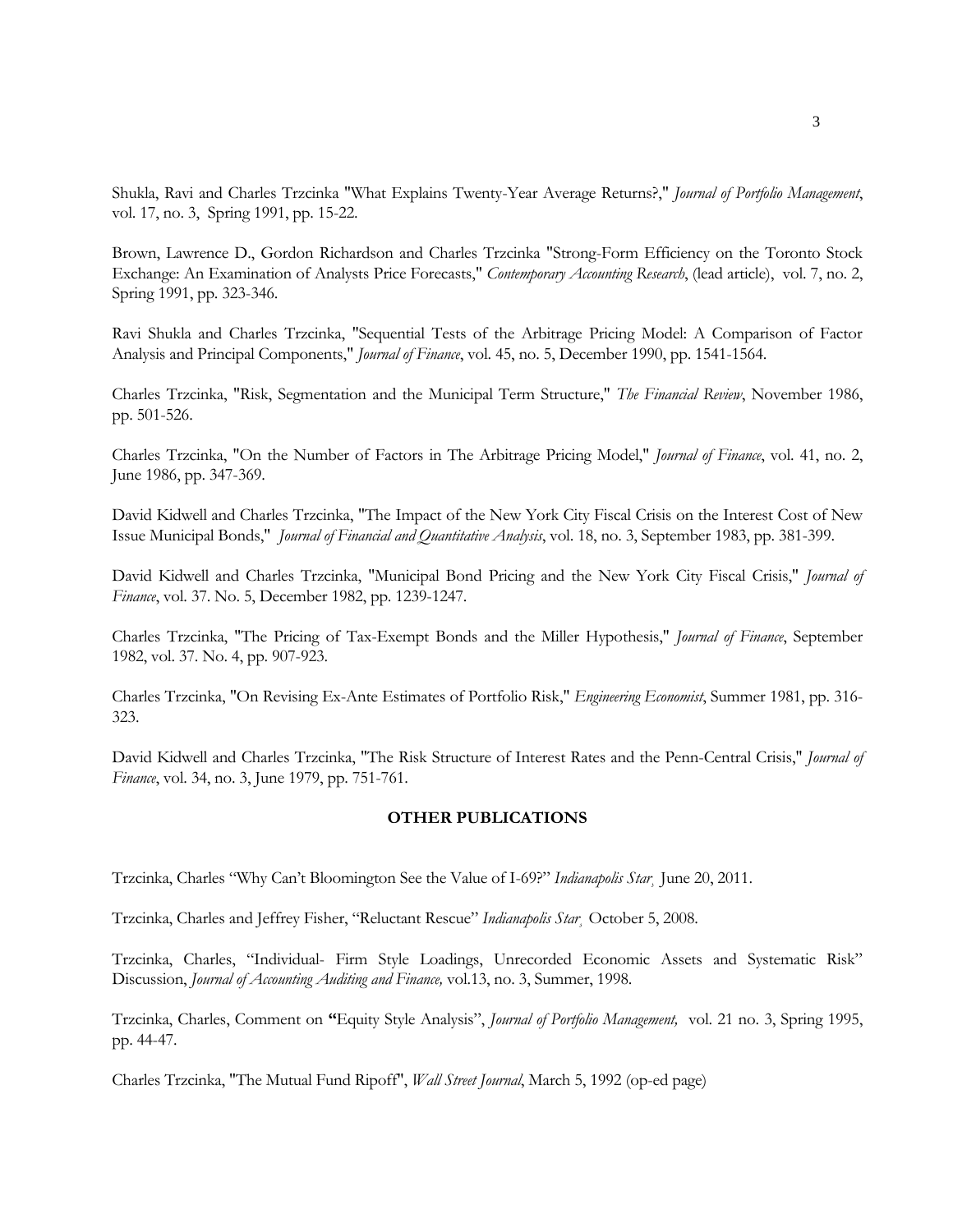Charles Trzcinka, book review *Journal of Finance*, March 1992: *The Economics of Mutual Fund Markets* by William Baumol, Stephen Goldfeld, Lilli Gordon and Michael Koehn. Kluwer Academic Publishers 1990.

# **WORKING PAPERS**

"[Can Global Liquidity Be Measured?](http://papers.ssrn.com/sol3/papers.cfm?abstract_id=1558447) " Fong, Kingsley, Craig Holden and Charles Trzcinka, 3nd round at *Management Science*.

"Strategic Performance Allocation in Institutional Asset Management Firms: Behold the Power of Stars and Dominant Clients" Ranadeb Chaudhuri, Zoran Ivković, and Charles Trzcinka; presented at the "Finance Down Under" conference in Melbourne, presented at the *American Finance Association*, January 2013. 2nd round at the *Journal of Finance.*

"Institutional Trading Horizon", Bidisha Chakrabarty, Pamela Moulton, and Charles Trzcinka; presented at finance seminar series of Cornell (Johnson School) March 30, 2012, Notre Dame, October 2012. Presented at the refereed Finance Down Under Conference in Melbourne, March 2013

"What a difference A Ph.d. Makes: More than three Little Letters", Ranadeb Chaudhuri, Zoran Ivković, Joshua Pollet and Charles Trzcinka; Presented at the refereed Finance Down Under Conference in Melbourne, March 2013. Winner of the "Talk of the Town Award" (second best paper in the conference.)

Matthew Clayton and Charles Trzcinka, "Are CEOs trades more informative? Evidence from more timely disclosure". Presented at Cornell University finance workshop, September 2012.

Charles Trzcinka and Andrey Ukhov, "[Financial Globalization and Risk Sharing: Welfare Effects and the](http://papers.ssrn.com/sol3/papers.cfm?abstract_id=682821)  [Optimality of Open Markets](http://papers.ssrn.com/sol3/papers.cfm?abstract_id=682821)" (winner of 2006 Midwest Finance Association WRDS Best Paper in International Finance).

"Performance of Institutional Domestic Equity Managers" Janis Berzins and Charles Trzcinka.

"Agency Costs and Price Dispersion in the Mutual Fund Industry", Charles Trzcinka,.

# **RESEARCH IN PROGRESS**

"Reliability of Returns in Institutional Money Management", Ranadeb Chaudhuri, Zoran Ivković, and Charles Trzcinka.

" International Stock Splits" Craig Holden, Kingsley Fong, and Charles Trzcinka.

"Insider Trading of CEO" with Mathew Clayton.

"Estimating the number of priced factors" with Ryan Israelsen and Andrey Ukhov.

# **GRANTS, HONORS AND AWARDS**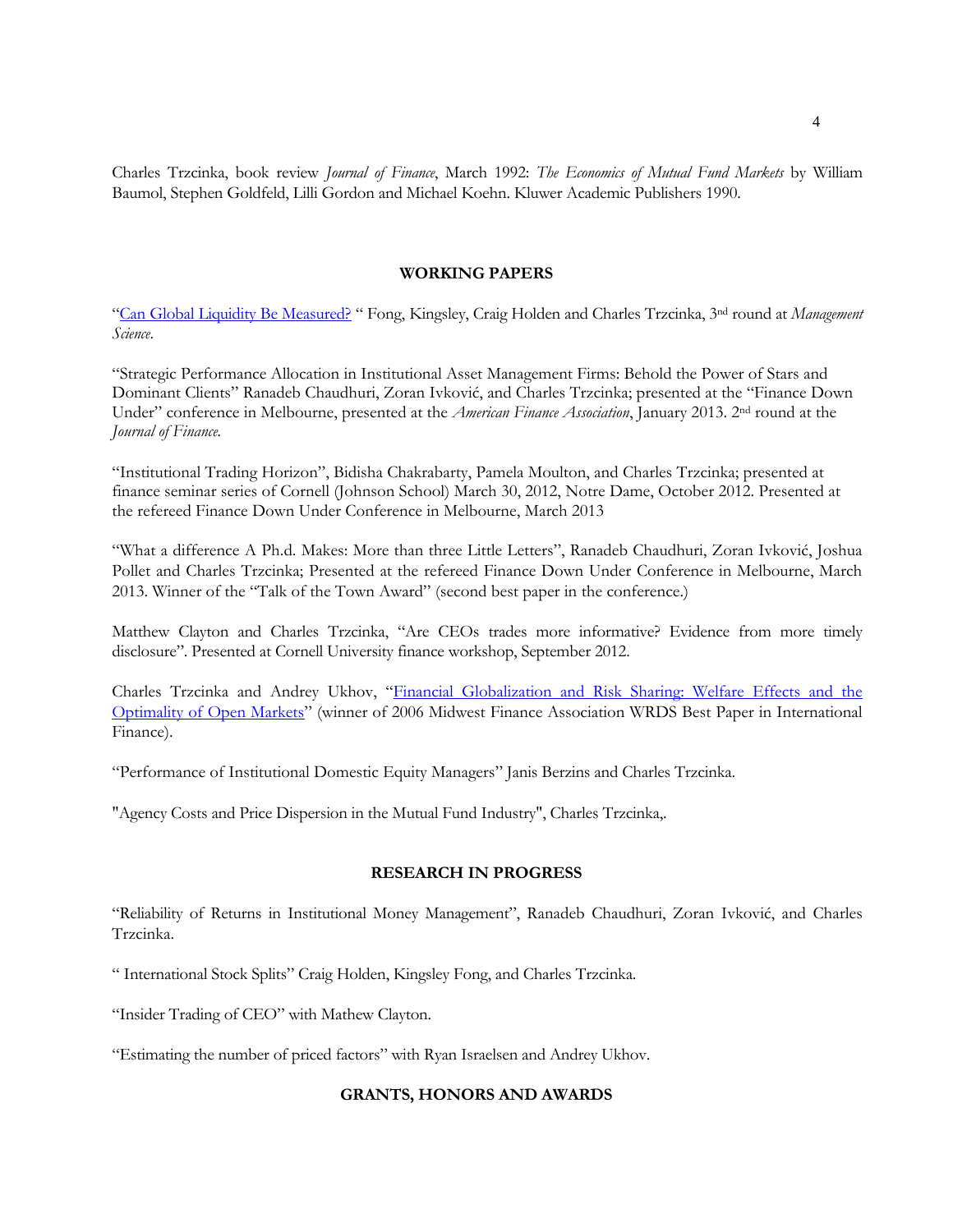2013 Award for Best Paper in Financial Institutions in the Midwest Finance Association Meetings. ("Asset Management and Investment Banking").

2013 Award for "Talk of The Town" at Finance Down Under Conference. ("What a difference A Ph.d. Makes: More than three Little Letters").

2011 Dean's "honor roll" for Teaching excellence.

2009 Second place Fama-DFA Prize for the Best Paper published in the *Journal of Financial Economics* in the Areas of Capital Markets and Asset Pricing. ("Do Liquidity Measures Measure Liquidity?")

2007 Midwest Finance Association Outstanding Paper.("Financial Globalization and Risk Sharing")

2006 CIBER award, \$5,000 for "Financial Globalization and Risk Sharing: Welfare Effects and the Optimality of Open Markets".

1995 Financial Management Association's Silver Anniversary Best of the Best Research Award, (\$3,500) and Best Paper in Investments (\$1000), Financial Management Association annual meeting, for "Do Stock Returns Reflect Informed Investors Trading Costs? Empirical Tests and A New Measure of Total Transactions Cost".

1993-1998 \$20,000 from the Mobius Group for performance measurement of pension funds.

1994, 1995 Faculty Summer Research Award

1993 \$10,000 from the Investment Company Institute, for research on Mutual Funds and Credit Allocation.

1993 The Joseph T.J. Stewart Faculty Research Award (\$6,000)

- 1991 MBA Professor of the Year (runner-up)
- 1990-1992 \$140,000 National Science Foundation (grant number 150-4134A), "Unions and Corporate Takeovers," principal investigators Brian Becker and Charles Trzcinka.
- 1988 \$5000(\$US) Canadian Studies Grant Program, Canadian Embassy, "Consensus Beliefs and Superior Analyst Forecasting Ability," principal investigators Lawrence Brown and Charles Trzcinka.
- 1986 \$5000(\$US) Canadian Studies Grant Program, Canadian Embassy, "Asset Prices and the Expected Returns of Canadian Analysts," principal investigators Lawrence Brown and Charles Trzcinka.

1985 \$7500 Bio-Technology Equipment Fund, University at Buffalo (SUNY)., "The Investigation of Option Prices and Short-Selling Constraints," principal investigator Charles Trzcinka, (report by Robert Welch).

## **PRESENTATIONS AT REFEREED CONFERENCES**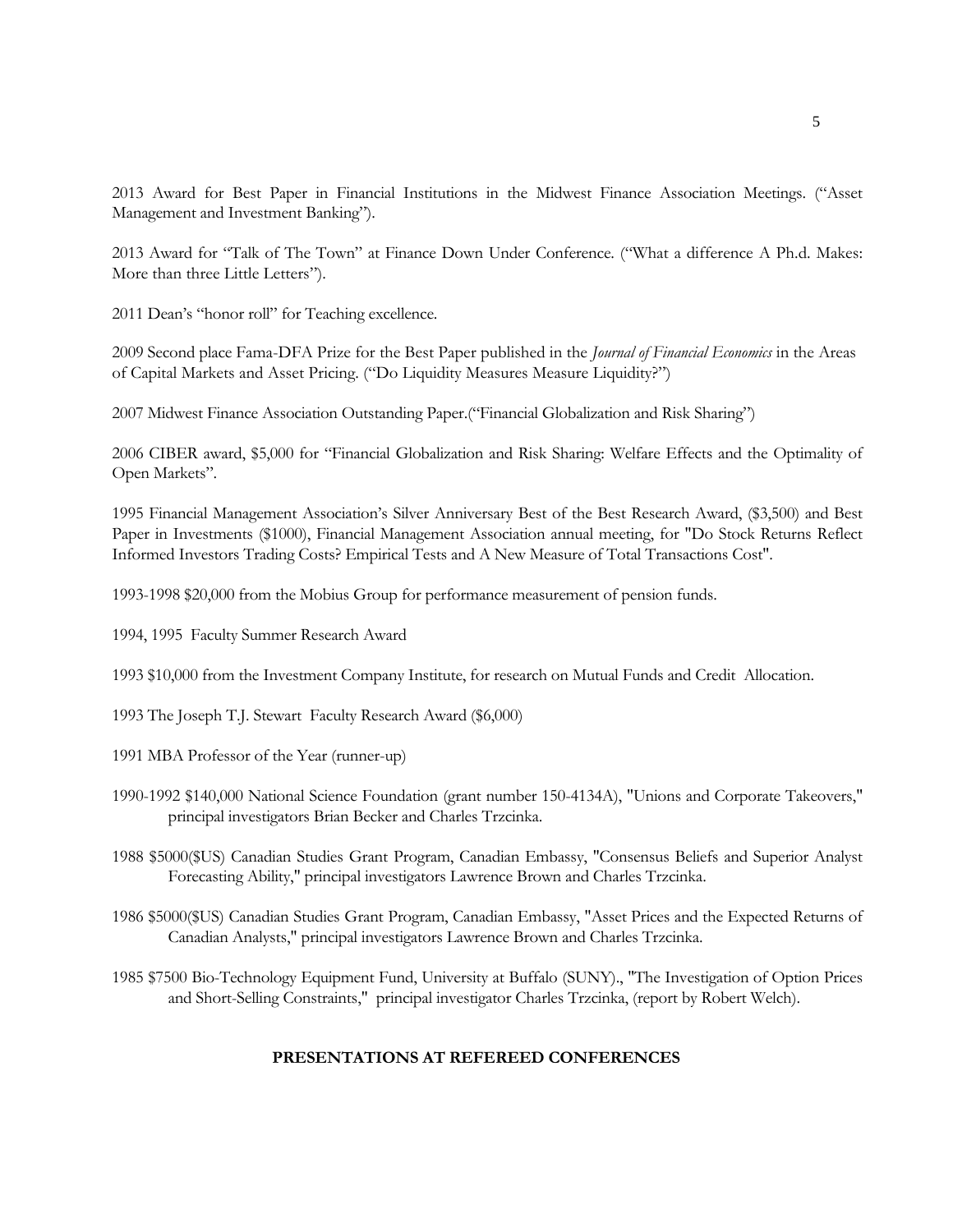"Institutional Trading Horizon", Bidisha Chakrabarty, Pamela Moulton, and Charles Trzcinka; presented at finance seminar series of Cornell (Johnson School) March 30, 2012, Notre Dame, October 2012. Presented at the refereed Finance Down Under Conference in Melbourne, March 2013

"What a difference A Ph.d. Makes: More than three Little Letters", Ranadeb Chaudhuri, Zoran Ivković, Joshua Pollet and Charles Trzcinka; Presented at the refereed Finance Down Under Conference in Melbourne, March 2013; CFA Institute Program Partners Conference, July 2013; Will be presented at the 2014 *American Finance Association* Meetings in Philadelphia.

"Strategic Performance Allocation in Institutional Asset Management Firms: Behold the Power of Stars and Dominant Clients" Ranadeb Chaudhuri, Zoran Ivković, and Charles Trzcinka; presented at the *American Finance Association annual meeting,* January 2013; *Finance Down Under* conference in Melbourne, March 2012.

Charles Trzcinka and Andrey Ukhov, "Financial Globalization and Risk Sharing: Welfare Effects and the Optimality of Open Markets" *Darden Conference on Emerging Markets, 2007.*

Charles Trzcinka and Andrey Ukhov, "Financial Globalization and Risk Sharing: Welfare Effects and the Optimality of Open Markets" *Western Finance Association,* June 2006.

Ruslan Goyenko, Craig W. Holden, Christian T. Lundblad and Charles Trzcinka, "Horseraces of Monthly and Annual Liquidity Measures *Frontiers of Finance Conference¸* Bonaire, January 2006.

Charles Trzcinka and Andrey Ukhov, "Financial Globalization and Risk Sharing: Welfare Effects and the Optimality of Open Markets", *National Bureau of Economic Research,* December 2005.

"Performance of Pension Fund Money Managers" Janis Berzins, Charles Trzcinka and T. Daniel Coggin" *Frontiers of Finance Conference¸* Bonaire, January 2005.

**"**A New Measure of Total Transactions Cost" *American Finance Association*, Chicago Illinois, January 1998.

"Performance Measurement of Institutional Money Managers" *Conference on Quantitative Accounting and Financial Economics*, Buffalo New York, November 1997.

"The Pricing of Closed End Funds: Discounts and Managerial Performance" *Western Finance Association*, June 1993, Vancouver.

"On the Prediction of Portfolio Risk" presented at the *Conference on Quantitative Accounting and Financial Economics*, New York University, November 1992.

"The Performance of Mutual Fund Investment Advisors," *Conference on Financial Economics and Accounting*, New Brunswick, NJ, October 1990.

"Sequential Tests of the Arbitrage Pricing Model: A Comparison of Factor Analysis and Principal Components," *Western Finance Association*, Napa Valley, California, June 1988.

"Tests of Whether Analysts have Regular Access to Firm Specific Information," *Western Finance Association*, Napa Valley, California, June 1988.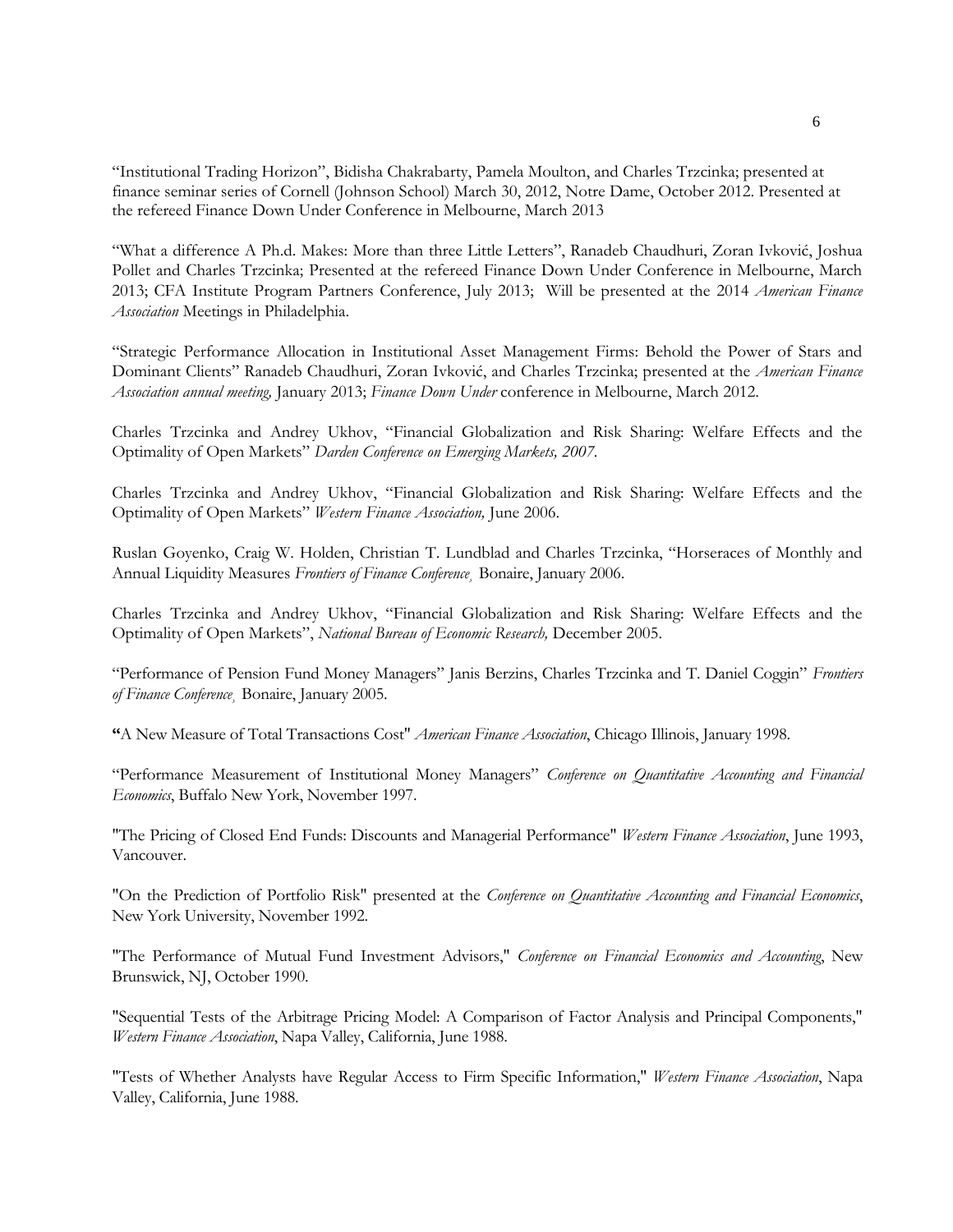"On the Number of Factors in the Arbitrage Pricing Model," *American Finance Association*, Dallas, Texas, December 1984.

"Marginal Tax Rates, Municipal Bond Risk and the Miller Hypothesis," *American Finance Association*, New York, New York, December 1983.

"The Tax-Exempt Term Structure: Segmentation and Risk," *Western Finance Association*, Long Beach, California, June 1983.

Discussant at *American Finance Association*, January 1993; *Conference on Quantitative Accounting and Finance*, September 1991; *Western Finance Association*, June 1985, June 1991; *Financial Management Association*, October 1983.

## **OTHER PRESENTATIONS**

Organized *22th Annual Conference on Financial Economics and Accounting*, Indiana University, November 2011.

Discussant, 2008 Western Finance Association.

Organized *State of Indiana Conference 2007* and *2013.* Discussant at this conference in 2007, 2008, 2010, 2011, 2012.

Organized *14th Annual Conference on Financial Economics and Accounting*, Indiana University, November 2003, November 2011.

Testimony Before the United States House of Representatives, Committee on Commerce, Hearing on Mutual Fund Fees and Bond Price Transparency, September 29, 1998.

"Style Analysis of Reits", Zephyr Associates Style Conference, Lake Tahoe, Nevada, September 18, 1998.

"A History of Market Crashes" Society of Quantitative Analysts, Fuzzy Day Conference, May 1998, New York, New York.

Plan Sponsor Forum on Equity Style Management, Fabozzi Associates and Information Management Network, January 1995, January 1996, Boca Raton, Florida; January 1997, Ft Lauderdale Florida.

"A New Measure of Transactions Costs" Society of Quantitative Analysts, September 1996, New York, New York.

Asset Allocation Conference, Institute for International Research, February 26 -March 2, 1994, Palm Beach Florida.

Shadow Securities and Exchange Commission, Washington D.C., November 1, 1991, presentation on mutual fund regulation.

Papers given at University Finance Workshops:

2012 "Institutional Trading Horizon", Bidisha Chakrabarty, Pamela Moulton, and Charles Trzcinka; presented at finance seminar series of Cornell (Johnson School) March; Notre Dame, October 2012 2012 "Strategic Performance Allocation in Institutional Asset Management Firms: Behold the Power of Stars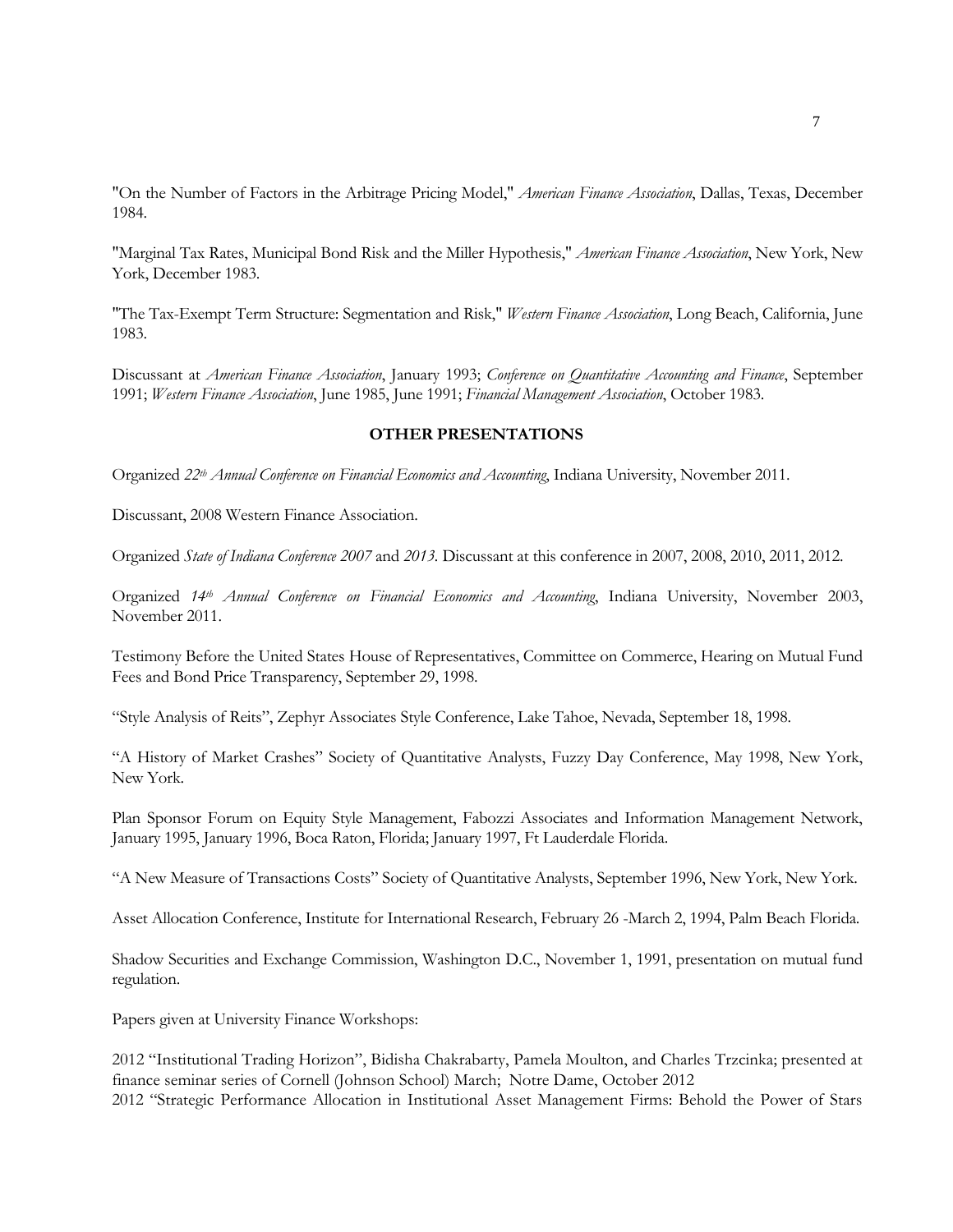and Dominant Clients" University of Maryland, September, 2012.

2011"Asset Management and Investment Banking" William and Mary, April;

2010 "Asset Management and Investment Banking" University of Massachusetts March;; Syracuse University August ; Texas Tech September;

2008 Australian Business School (Sydney), University of Melbourne (Melbourne), Australian National University (Canberra), University of Western Australia (Perth), Massey University (Auckland, New Zealand), Waikato University (Hamilton, New Zealand), Otago University (Dunedin, New Zealand) .

2003 "Performance and Survival of Domestic Equity Money Managers", Rutgers University

1999 "Performance of Institutional US Equity Portfolio Managers", Indiana University

1998 "Performance of Institutional US Equity Portfolio Managers", University of Minnesota

1997 " A New Measure of Transactions Costs", New York University

1995 "Transactions Costs and the Threshold Hypothesis", University of Pittsburgh

1993 "The Pricing Closed-End Funds: Discounts and Managerial Performance", University of Texas Austin.

1987 "Testing the Arbitrage Pricing Model with Eigenvectors and Factors" , Indiana University,

1987 University of North Carolina-Chapel Hill, "Asset Pricing Models, Earnings and Expected Returns"

1984 University of Wisconsin, "On the Number of Factors in the Arbitrage Pricing Model"

1984 University of Michigan, " On the Number of Factors in the Arbitrage Pricing Model"

Other presentations:

"Impact of Rule 12b-1 on the Mutual Fund Industry," *American Law Institute - American Bar Association* conference on the Role of the Mutual Fund Director, New York, NY, February 1989.

People's Republic of China, Beijing Economic Commission (October 18, 1985), Shanghai Academy of Social Sciences (November 12, 1985), and Shaanxi Institute of Finance and Economics (July 7, 1987), "On Capital Allocation in the United States".

## **TEACHING AND RELATED ACTIVITIES**

A) Ph. D COURSES TAUGHT

IU: Financial Econometrics, Portfolio Management, Behavioral Finance. SUNY: Financial Econometrics, Investments

B) MBA COURSES TAUGHT

IU: Investments, Equity Markets, Fixed Income, Portfolio Management, Private Wealth Management (originated the course); Behavioral Finance.

NYU: Equity Markets, Investment Philosophies

SUNY: Introductory Corporate Finance, Investments, Derivatives, Financial Institutions, Multivariate Statistics, and Econometrics.

## C) UNDERGRADUATE COURSES TAUGHT

IU: Investments, Behavioral Finance (originated the course) NYU: Investments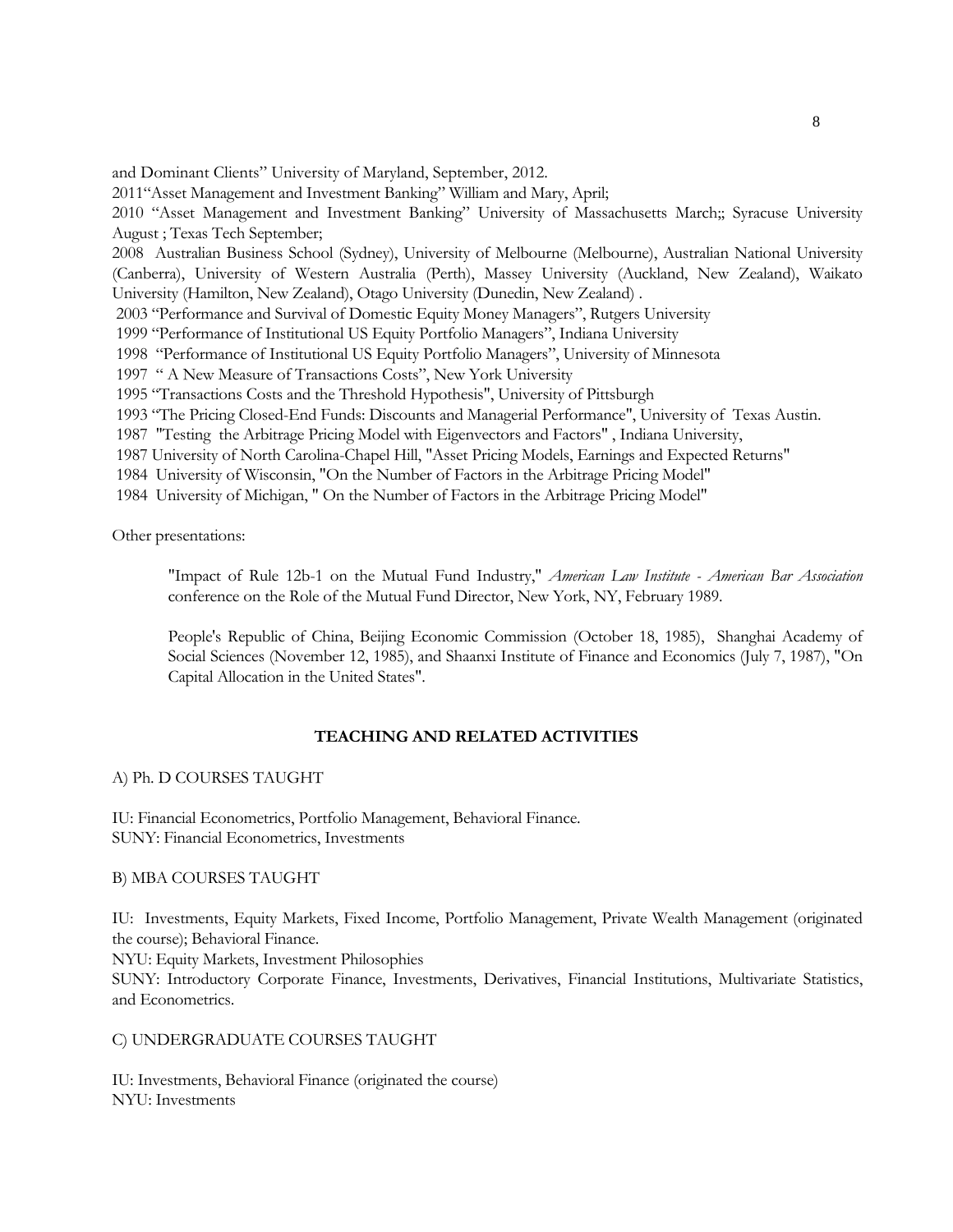SUNY: Corporate Finance, Investments. Developed a large (150 to 300 students) lecture-recitation course for undergraduate Introduction to Corporate Finance (1981-1985). Organized teaching seminars for recitation instructors (1982-1985).

#### D) PHD COMMITTEES:

Ph.D. Thesis Committees Chaired:

Kenneth Weakley, Financial Economics, current student. Shyam Venkatesan, Financial Economics, current student Jung-Hoo Lee, Financial Economics, graduated May 2011 Indiana University. Douglas Blackburn, Financial Economics, graduated May 2007 Indiana University. Janis Berzins, Financial Economics, graduated December 2006 Indiana University. Ruslan Goyenko, Financial Economics, graduated December 2006 Indiana University. Anna Danielova, Financial Economics, graduated, December 2004, Indiana University Craig Wisen, Financial Economics, graduated May 2002, Indiana University. Kenroy Dowers, Financial Economics, graduated May 1997, University at Buffalo. Stephen Horan, Financial Economics, graduated May 1996, University at Buffalo (SUNY).. Sung-Hoon Lee, Financial Economics, graduated May 1995, University at Buffalo (SUNY).. David Lesmond, Financial Economics, graduated May 1995, University at Buffalo (SUNY).. J. B. Chay, Financial Economics, graduated May 1992, University at Buffalo (SUNY).. Ravi Shukla, Financial Economics, graduated May 1989, University at Buffalo (SUNY).. Robert Welch, Financial Economics, graduated May 1988, University at Buffalo (SUNY).. Ralph Sanders, Financial Economics, graduated May 1987, University at Buffalo (SUNY)..

### Member Ph.D. Committee of:

Brian Wolfe, Indiana University, current student. Diego Agudelo, Indiana University graduated 2007. Lee Sanning, Indiana University, graduated 2006. Ram Thirumalai, Indiana University, graduated May 2004. Wee Yong Yeo , Indiana University, graduated May 2004. Keun-Soo Kim, Finance, graduated May 1998. Jun Ru He, Management Science, graduated, May 1997. Sung-Ho Kim, Financial Economics, graduated May 1994. Seong-Ho Lee, Financial Economics, graduated May 1992. Wonhi Synn, Financial Economics, graduated May 1989. Chi-Ying Han, Accounting, graduated May 1987. Ashok Robin, Financial Economics, graduated May 1987. Sreenivas Kamma, Financial Economics, graduated May 1986. Forbes Cavanaugh, Accounting, graduated May, 1984.

### E) EXECUTIVE EDUCATION:

New York University, Stern School of Business, Executive MBA program in Finance, Equity Markets & Advanced Portfolio Management, March-April 1998, March–June 1999, October –November 1999, December 2000-February 2001.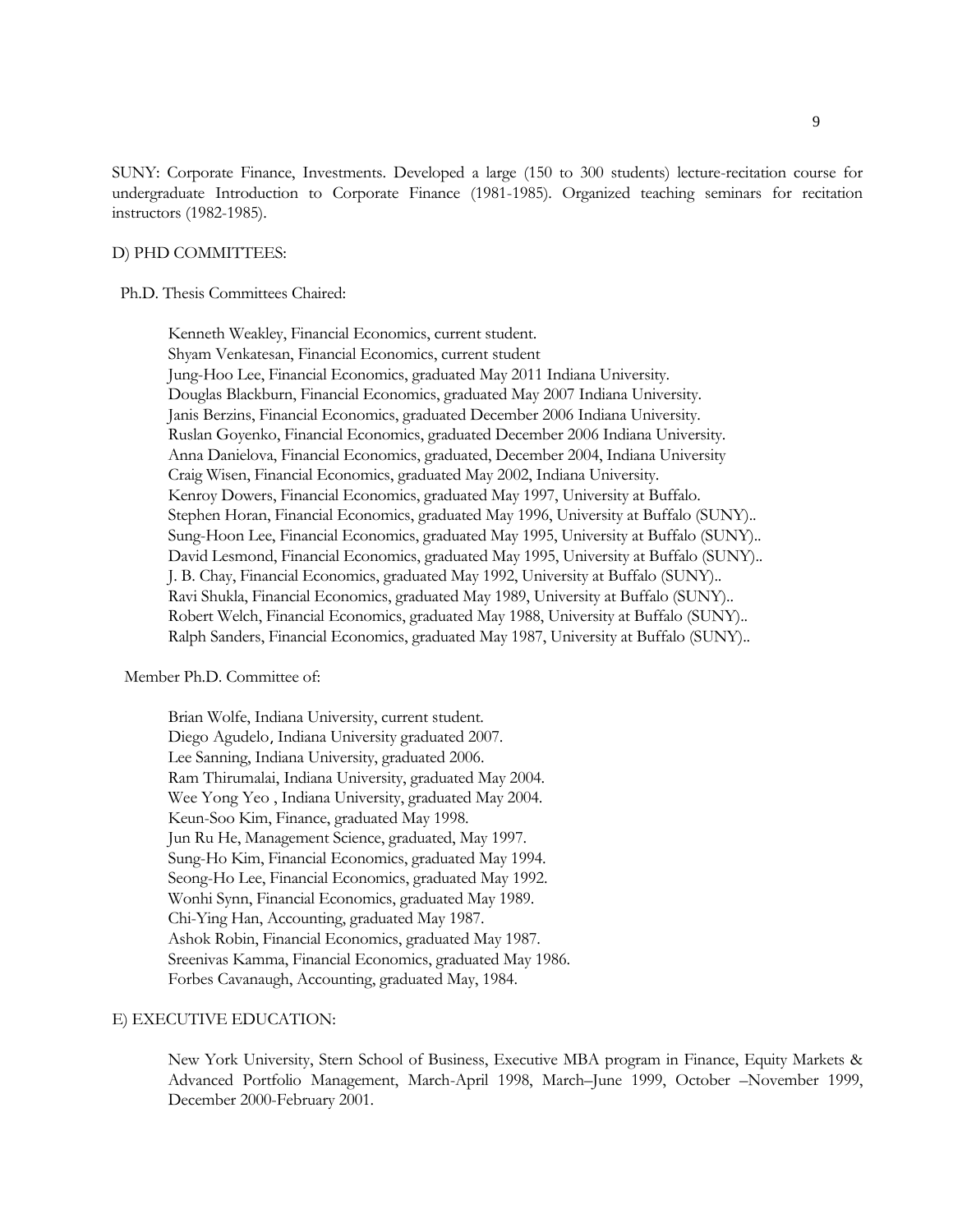George Mason Law School LEC course for Law Professors on Quantitative Management, Summer 1995

Co-founder of Securities Education Training Program for Lucky-Goldstar Securities, first session May 1994. Extended through May 1996. Teaching responsibilities: futures and portfolio management.

Executive education programs in Hungary, January 1992, March 1993.

Resident Dean, China MBA Program, Dalian, China, May-July 1987, responsible for academic affairs.

## UNIVERSITY SERVICE

## INDIANA UNIVERSITY

Kelley Business Outlook panel (2011-present) Faculty Advisor College Republicans (2012- present) Member of Search Committee for Elinor and Vincent Ostrom Workshop director (2013)

## KELLEY SCHOOL OF BUSINESS COMMITTEES

Global Curriculum Committee, (July 2012-present) Program Director, CFA Institute Partnership Program (July 2012- present) Chair, Finance Department (2006- 2009) Promotion and Tenure Committee, (2003- 2005) Investment Academy Director (2000- 2010) Chair, Finance Conferences Task Force (2001- 2003) MBA Committee (2000- 2003) Online MBA Task Force (2001- 2003) Research Task Force (2000- 2003) Financial Database Committee (2000-2006)

## University at Buffalo (SUNY).

Faculty Senate Budget Priorities Committee, (1994- 1996, 1998-2000) Board of Directors for Economic Programs (1996- 1999) Chairman of Task Force on Economic Programs appointed by Office of Provost. (1995-96) University Faculty Senate & Faculty Senate Executive Committee, elected delegate, (1993 -95) School of Management (SOM) Personnel Committee (1993 - 2000) SOM Ph.D. Committee (1994 - 96) SOM Planning Committee (1992 -1994) SOM Task Force 2000 (1991 to 1992) SOM MBA Committee (1991 to 1993) SOM Ph.D. Committee (1981 to 1988; 1990 to 1995) Ph.D. Divisional Committee (1981 to 1988; 1990 to 1995) SOM Policy Committee, elected Representative (1984 -1986)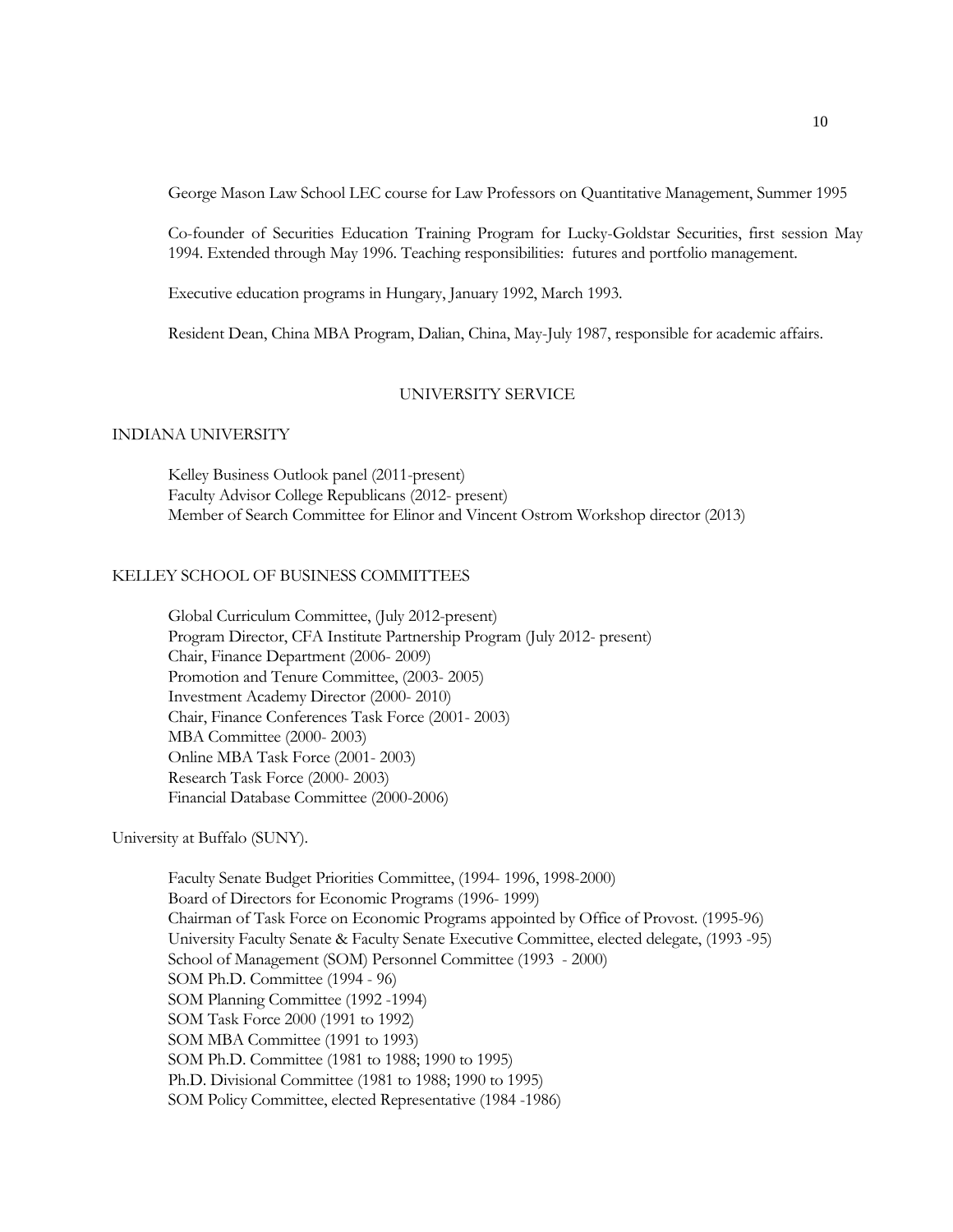Chaired Departmental Faculty Recruiting Committee (1981 -1987, 1992-93) Chaired Committee Financial Institutions and Markets MBA Option of the MBA (1986-1987, 1991-1999) Computer Resources Allocation Committee (1983-1985)

# **PROFESSIONAL ACTIVITIES**

### A) RESEARCH

Member of the Executive Board of the Conference on Financial Economics and Accounting, 1998-present. Conference organizer in 2003 and 2011 in Indiana.

Member of the Program Committee for the *Western Finance Association* annual meetings, 2000-present.

Associate Editor: *Review of Finance and Quantitative Accounting,* 1994-2003.

Referee for Journal of Finance, Journal of Financial Economics, Review of Financial Studies, Journal of Money Credit and Banking, Management Science, Journal of Financial and Quantitative Analysis, Review of Finance, Journal of Portfolio Management, Academy of Management Journal, Journal of Financial Research, Financial Management, Financial Review.

## B) CONSULTING

Consultant for Association for Investment Management and Research, Equity Markets Certificate Team 1996, Balch, Hardy, Scheinman and Winston (Investment Advisers) 1991 to 1993; Mobius Group, 1993 to present; New York State Attorney General's Office 1993 to present, Virginia Retirement System, 1993 to 1995; Zephyr Associates, 1993 to present. Expert witness for Skadden, Arps.

C) WORK FOR SECURITIES AND EXCHANGE COMMISSION (SEPT 1988-JAN 1990)

Assisted policy development on:

Rules 12b-1 and section 22(d) concerning mutual funds; the accounting treatment of earnings per share when firms issue unbundled stock units and other derivative securities; short-term profit recovery on executive stock options; financial disclosure for issuers of municipal bonds; the performance measure for Unit Investment Trusts

Assisted in the preparation and investigation of four cases involving Federal securities law violations. Expert Witness for U.S. Securities and Exchange Commission in mutual fund market timing cases including "SEC v. Justin Scott and Omid Kamshad, et al.", Civil Action No. 03-12082-EFH (D. Mass.), settled June 4, 2007. United States Securities and Exchange Commission Expert Witness Market Timing cases 2004 to 2006.

## D) WORK FOR MEDIA (CITATIONS AND INTERVIEWS):

Barrons (11/6/90), Business Week (4/10/97, 10/10/94, 3/23/92, 10/18/2004), Bloomberg Magazine(1/97), Buffalo News (7/97, 3/31/93, 7/2/90, 7/23/90, 9/30/90), Chicago Tribune (5/27/94), CNBC Cable Television Interview(5/15/92, 6/24/92), Financial Planning(6/92,7/92, 2/94, 10/94),